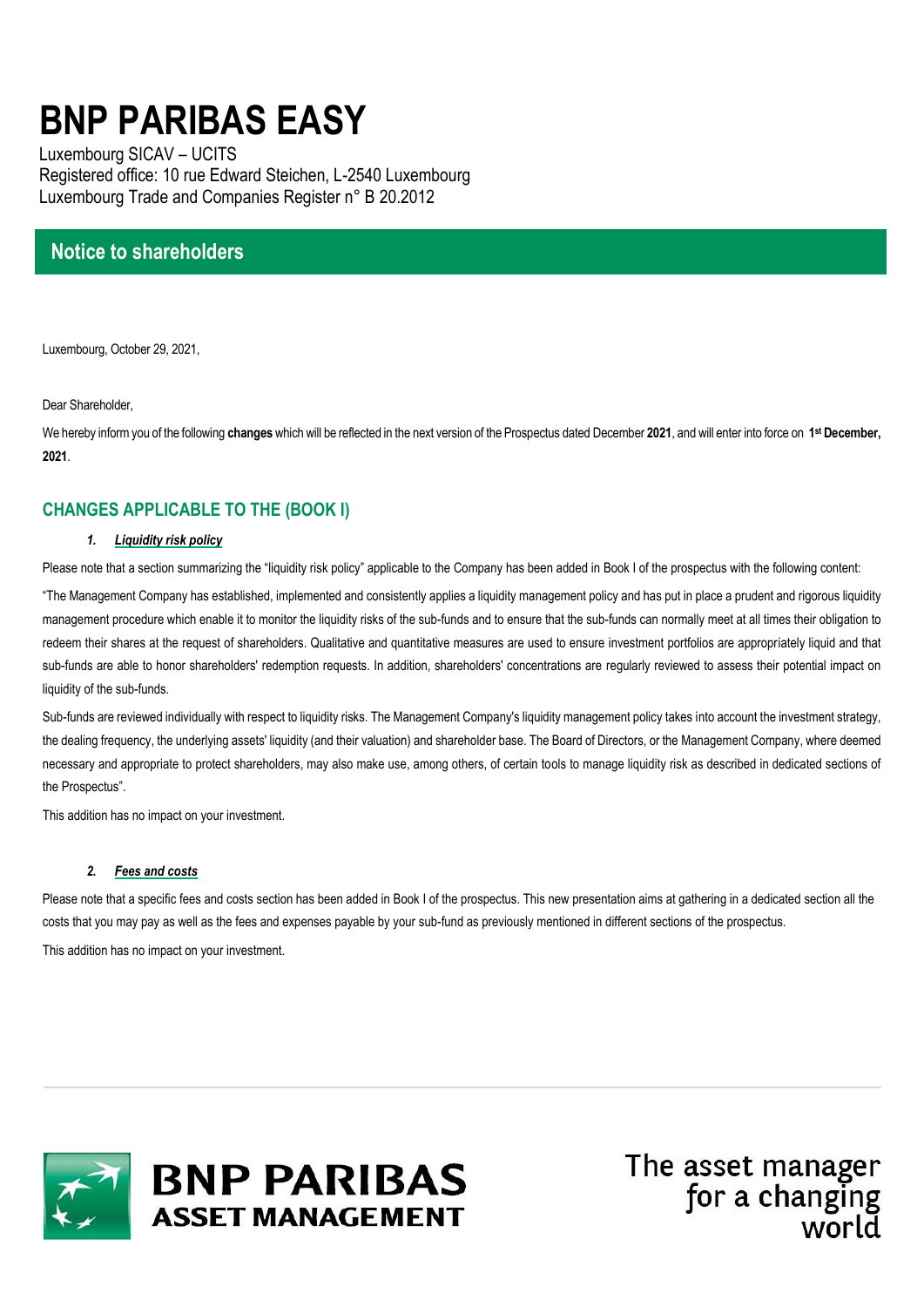# **CHANGES APPLICABLE TO THE SUB-FUNDS (BOOK II)**

# *1. MSCI SRI S-Series 5% Capped indices*

Please note that following a change in the name of the indices by the index provider, the **name of the indices** of the MSCI SRI S-Series 5% Capped sub-funds will be **modified** as per the below table, by mentioning the **Paris Aligned Benchmark (PAB)**. The PAB characteristics, aiming at reducing carbon intensity by at least 50% relative to the initial investment universe and achieving an additional decarbonisation target of at least 7% each year as defined in the framework of the European Taxonomy, will be added in the methodology of the indices.

Additional information on the indices, their composition, calculation and rules for monitoring and periodic rebalancing, as well as information on the general methodology common to all MSCI indices, can be found at [www.msci.com.](http://www.msci.com/)

Consequently, the **sub-funds** will be renamed as follows, and categorized as **Article 9** under SFDR (as detailed in point 4 of this notice):

| <b>Current Sub-fund's name</b>                    | New Sub-fund's name                                          | <b>Current index name</b>                                            | New index name                                                             |
|---------------------------------------------------|--------------------------------------------------------------|----------------------------------------------------------------------|----------------------------------------------------------------------------|
| MSCI Emerging SRI S-Series 5%                     | <b>MSCI Emerging SRI S-Series PAB</b>                        | MSCI Emerging SRI S-Series 5%                                        | <b>MSCI Emerging SRI S-Series PAB</b>                                      |
| Capped                                            | 5% Capped                                                    | Capped (NTR) index                                                   | 5% Capped (NTR) Index                                                      |
| MSCI EMU SRI S-Series 5% Capped                   | <b>MSCI EMU SRI S-Series PAB 5%</b>                          | MSCI EMU SRI S-Series 5% Capped                                      | <b>MSCI EMU SRI S-Series PAB 5%</b>                                        |
|                                                   | Capped                                                       | (NTR) index                                                          | Capped (NTR) Index                                                         |
| MSCI Europe Small Caps SRI S-<br>Series 5% Capped | <b>MSCI Europe Small Caps SRI S-</b><br>Series PAB 5% Capped | <b>MSCI Europe Small Caps SRI S-</b><br>Series 5% Capped (NTR) index | <b>MSCI Europe Small Caps SRI-S</b><br>Series PAB 5% Capped (NTR)<br>Index |
| MSCI Europe SRI S-Series 5%                       | <b>MSCI Europe SRI S-Series PAB 5%</b>                       | MSCI Europe SRI S-Series 5%                                          | <b>MSCI Europe SRI S-Series PAB 5%</b>                                     |
| Capped                                            | Capped                                                       | Capped (NTR) index                                                   | Capped (NTR) Index                                                         |
| MSCI Japan SRI S-Series 5%                        | <b>MSCI Japan SRI S-Series PAB 5%</b>                        | MSCI Japan SRI S-Series 5%                                           | <b>MSCI Japan SRI S-Series PAB 5%</b>                                      |
| Capped                                            | Capped                                                       | Capped (NTR) Index                                                   | Capped (NTR) Index                                                         |
| MSCI USA SRI S-Series 5% Capped                   | <b>MSCI USA SRI S-Series PAB 5%</b>                          | MSCI USA SRI S-Series 5% Capped                                      | <b>MSCI USA SRI S-Series PAB 5%</b>                                        |
|                                                   | Capped                                                       | (NTR) index                                                          | Capped (NTR) Index                                                         |
| MSCI World SRI S-Series 5%                        | <b>MSCI World SRI S-Series PAB 5%</b>                        | MSCI World SRI-S-Series 5%                                           | <b>MSCI World SRI-S-Series PAB 5%</b>                                      |
| Capped                                            | Capped                                                       | Capped (NTR) Index                                                   | Capped (NTR) Index                                                         |

In addition to the above, please find below the table summarizing the similarities and differences between the current versions of the sub-funds and the new versions of the sub-funds:

| <b>Features</b>                | <b>MSCI Emerging SRI S-Series 5% Capped</b>                                                                                                                                                          | <b>MSCI Emerging SRI S-Series PAB 5% Capped</b>                                                                                                                                                          |
|--------------------------------|------------------------------------------------------------------------------------------------------------------------------------------------------------------------------------------------------|----------------------------------------------------------------------------------------------------------------------------------------------------------------------------------------------------------|
| <b>Investment objective</b>    | Replicate the performance of the MSCI Emerging SRI S-<br>Series 5% Capped (NTR) index, including fluctuations, and to<br>maintain the Tracking Error between the sub-fund and the<br>index below 1%. | Replicate the performance of the MSCI Emerging SRI S-<br>Series PAB 5% Capped (NTR) index, including fluctuations,<br>and to maintain the Tracking Error between the sub-fund<br>and the index below 1%. |
| <b>Benchmark Administrator</b> | <b>MSCI Limited</b>                                                                                                                                                                                  | <b>MSCI Limited</b>                                                                                                                                                                                      |
| <b>ESG</b> criteria            | The index selects securities based on Environmental, Social<br>and Corporate Governance (ESG) criteria.                                                                                              | The index selects securities based on Environmental,<br>Social and Corporate Governance (ESG) criteria.                                                                                                  |



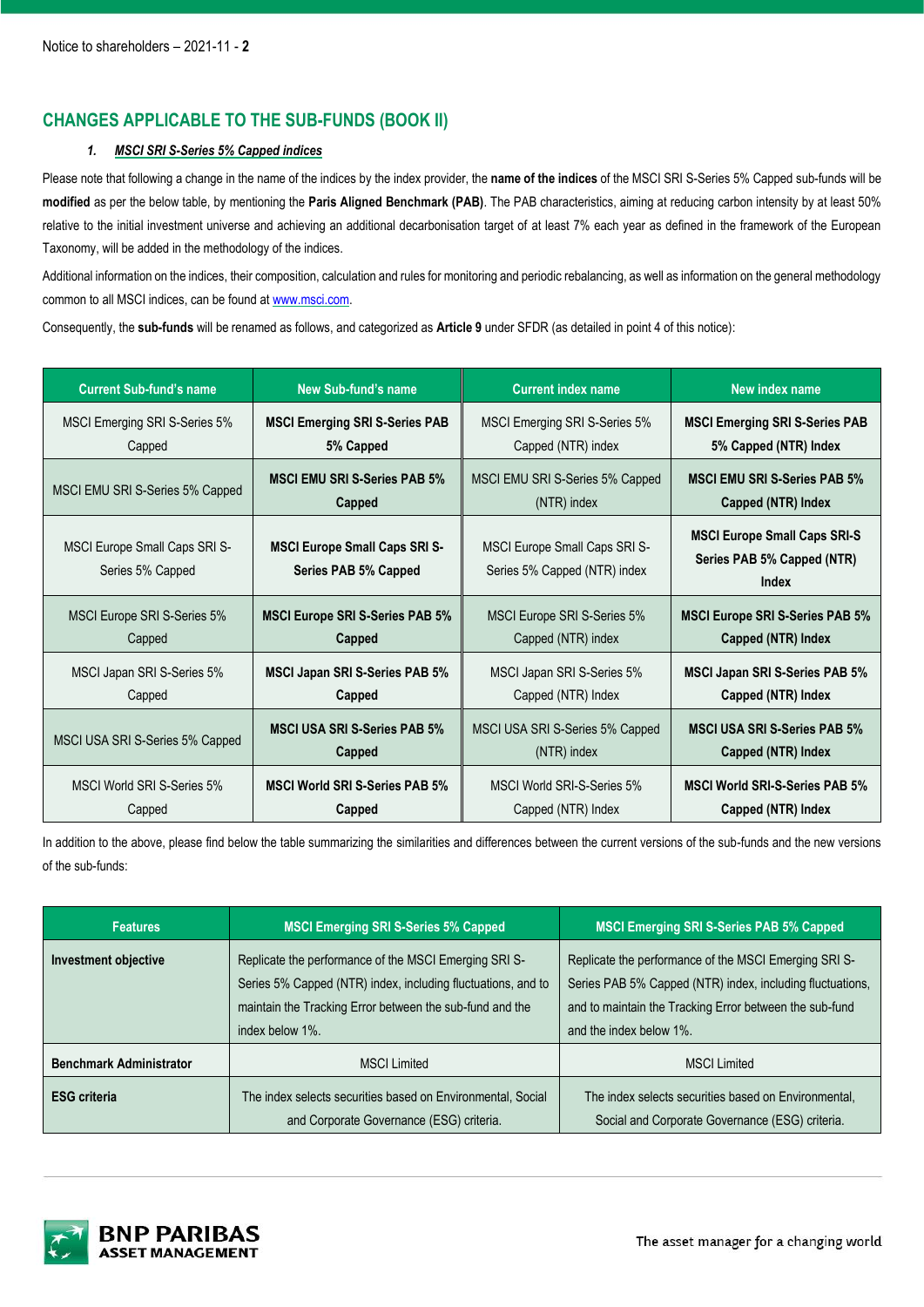|                                   |           | The objective of the index is to provide investors with<br>exposure to companies, which have high standard in terms<br>of sustainable values, while aiming to comply with the Paris<br>Aligned Benchmark (PAB) targets of reducing carbon<br>intensity by at least 50% relative to the initial investment<br>universe and achieving an additional decarbonisation target<br>of at least 7% each year as defined in the framework of the<br>European Taxonomy. |
|-----------------------------------|-----------|---------------------------------------------------------------------------------------------------------------------------------------------------------------------------------------------------------------------------------------------------------------------------------------------------------------------------------------------------------------------------------------------------------------------------------------------------------------|
| Average number of<br>constituents | 149       | 131                                                                                                                                                                                                                                                                                                                                                                                                                                                           |
| <b>SFDR classification</b>        | Article 8 | Article 9                                                                                                                                                                                                                                                                                                                                                                                                                                                     |

| <b>Features</b>                   | <b>MSCI Europe Small Caps SRI S-Series 5% Capped</b>                                                                                                                                                         | <b>MSCI Europe Small Caps SRI S-Series PAB 5% Capped</b>                                                                                                                                                                                                                                                                                                                                                                                                                                                                                                                 |
|-----------------------------------|--------------------------------------------------------------------------------------------------------------------------------------------------------------------------------------------------------------|--------------------------------------------------------------------------------------------------------------------------------------------------------------------------------------------------------------------------------------------------------------------------------------------------------------------------------------------------------------------------------------------------------------------------------------------------------------------------------------------------------------------------------------------------------------------------|
| <b>Investment objective</b>       | Replicate the performance of the MSCI Europe Small Caps<br>SRI S-Series 5% Capped (NTR) index, including fluctuations,<br>and to maintain the Tracking Error between the sub-fund and<br>the index below 1%. | Replicate the performance of the MSCI Europe Small Caps<br>SRI S-Series PAB 5% Capped (NTR) index, including<br>fluctuations, and to maintain the Tracking Error between the<br>sub-fund and the index below 1%.                                                                                                                                                                                                                                                                                                                                                         |
| <b>Benchmark Administrator</b>    | <b>MSCI Limited</b>                                                                                                                                                                                          | <b>MSCI Limited</b>                                                                                                                                                                                                                                                                                                                                                                                                                                                                                                                                                      |
| <b>ESG criteria</b>               | The index selects securities based on Environmental, Social<br>and Corporate Governance (ESG) criteria.                                                                                                      | The index selects securities based on Environmental, Social<br>and Corporate Governance (ESG) criteria.<br>The objective of the index is to provide investors with<br>exposure to companies, which have high standard in terms<br>of sustainable values, while aiming to comply with the Paris<br>Aligned Benchmark (PAB) targets of reducing carbon<br>intensity by at least 50% relative to the initial investment<br>universe and achieving an additional decarbonisation target<br>of at least 7% each year as defined in the framework of the<br>European Taxonomy. |
| Average number of<br>constituents | 200                                                                                                                                                                                                          | 183                                                                                                                                                                                                                                                                                                                                                                                                                                                                                                                                                                      |
| <b>SFDR classification</b>        | Article 8                                                                                                                                                                                                    | Article 9                                                                                                                                                                                                                                                                                                                                                                                                                                                                                                                                                                |

| <b>Features</b>                | <b>MSCI USA SRI S-Series 5% Capped</b>                                                                                                                                                         | <b>MSCI USA SRI S-Series PAB 5% Capped</b>                                                                                                                                                         |
|--------------------------------|------------------------------------------------------------------------------------------------------------------------------------------------------------------------------------------------|----------------------------------------------------------------------------------------------------------------------------------------------------------------------------------------------------|
| <b>Investment objective</b>    | Replicate the performance of the MSCI USA SRI S-Series<br>5% Capped (NTR) index, including fluctuations, and to<br>maintain the Tracking Error between the sub-fund and the<br>index below 1%. | Replicate the performance of the MSCI USA SRI S-Series<br>PAB 5% Capped (NTR) index, including fluctuations, and to<br>maintain the Tracking Error between the sub-fund and the<br>index below 1%. |
| <b>Benchmark Administrator</b> | <b>MSCI Limited</b>                                                                                                                                                                            | <b>MSCI Limited</b>                                                                                                                                                                                |

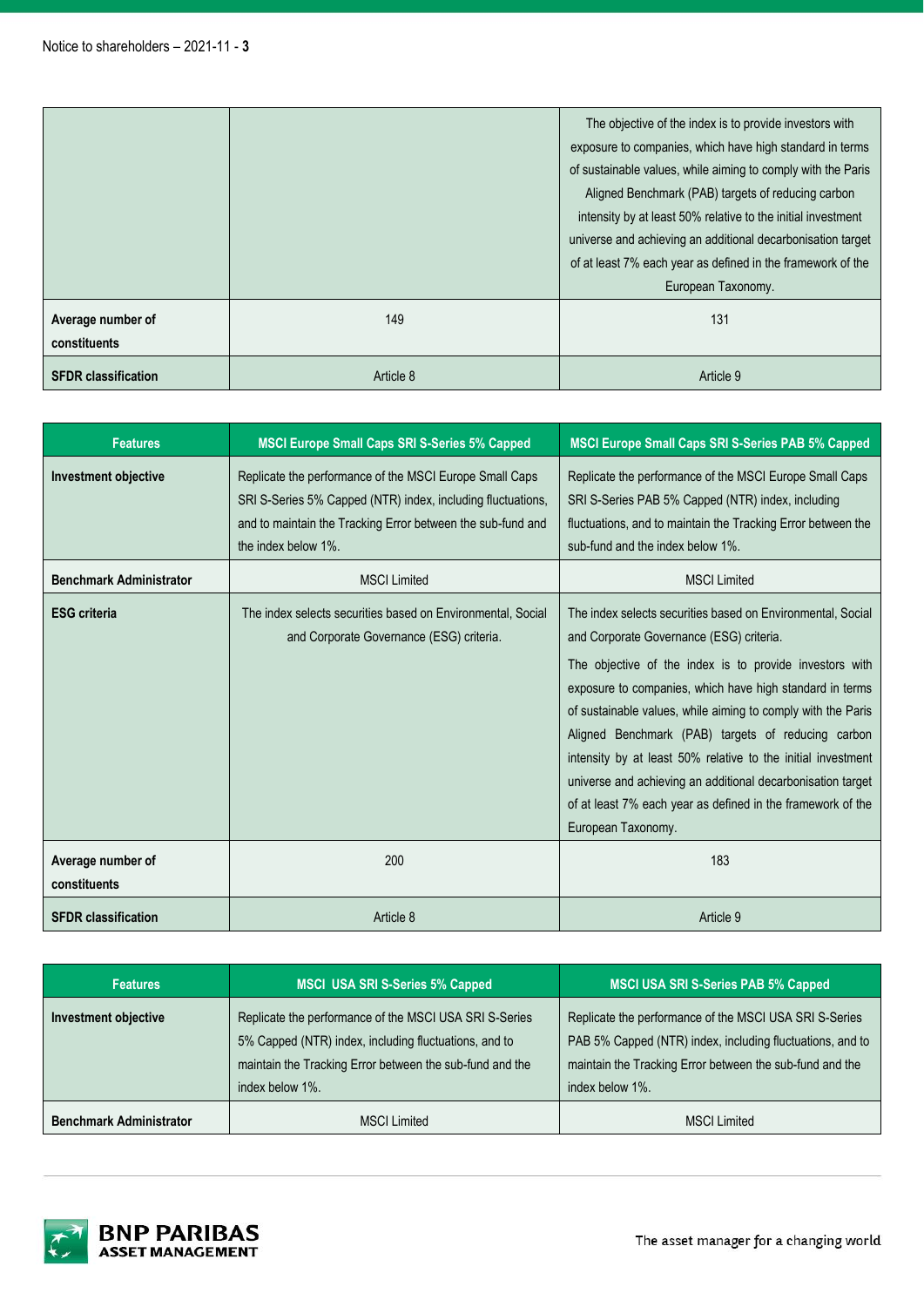| <b>ESG criteria</b>               | The index selects securities based on Environmental, Social<br>and Corporate Governance (ESG) criteria. | The index selects securities based on Environmental,<br>Social and Corporate Governance (ESG) criteria.<br>The objective of the index is to provide investors with<br>exposure to companies, which have high standard in terms<br>of sustainable values, while aiming to comply with the Paris<br>Aligned Benchmark (PAB) targets of reducing carbon<br>intensity by at least 50% relative to the initial investment<br>universe and achieving an additional decarbonisation target<br>of at least 7% each year as defined in the framework of the<br>European Taxonomy. |
|-----------------------------------|---------------------------------------------------------------------------------------------------------|--------------------------------------------------------------------------------------------------------------------------------------------------------------------------------------------------------------------------------------------------------------------------------------------------------------------------------------------------------------------------------------------------------------------------------------------------------------------------------------------------------------------------------------------------------------------------|
| Average number of<br>constituents | 124                                                                                                     | 116                                                                                                                                                                                                                                                                                                                                                                                                                                                                                                                                                                      |
| <b>SFDR classification</b>        | Article 8                                                                                               | Article 9                                                                                                                                                                                                                                                                                                                                                                                                                                                                                                                                                                |

| <b>Features</b>                   | <b>MSCI World SRI S-Series 5% Capped</b>                                                                                                                                                         | <b>MSCI World SRI S-Series PAB 5% Capped</b>                                                                                                                                                                                                                                                                                                                                                                                                                                                                                                                             |
|-----------------------------------|--------------------------------------------------------------------------------------------------------------------------------------------------------------------------------------------------|--------------------------------------------------------------------------------------------------------------------------------------------------------------------------------------------------------------------------------------------------------------------------------------------------------------------------------------------------------------------------------------------------------------------------------------------------------------------------------------------------------------------------------------------------------------------------|
| <b>Investment objective</b>       | Replicate the performance of the MSCI World SRI S-Series<br>5% Capped (NTR) index, including fluctuations, and to<br>maintain the Tracking Error between the sub-fund and the<br>index below 1%. | Replicate the performance of the MSCI World SRI S-Series<br>PAB 5% Capped (NTR) index, including fluctuations, and to<br>maintain the Tracking Error between the sub-fund and the<br>index below 1%.                                                                                                                                                                                                                                                                                                                                                                     |
| <b>Benchmark Administrator</b>    | <b>MSCI Limited</b>                                                                                                                                                                              | <b>MSCI Limited</b>                                                                                                                                                                                                                                                                                                                                                                                                                                                                                                                                                      |
| <b>ESG</b> criteria               | The index selects securities based on Environmental, Social<br>and Corporate Governance (ESG) criteria.                                                                                          | The index selects securities based on Environmental, Social<br>and Corporate Governance (ESG) criteria.<br>The objective of the index is to provide investors with<br>exposure to companies, which have high standard in terms<br>of sustainable values, while aiming to comply with the Paris<br>Aligned Benchmark (PAB) targets of reducing carbon<br>intensity by at least 50% relative to the initial investment<br>universe and achieving an additional decarbonisation target<br>of at least 7% each year as defined in the framework of the<br>European Taxonomy. |
| Average number of<br>constituents | 368                                                                                                                                                                                              | 344                                                                                                                                                                                                                                                                                                                                                                                                                                                                                                                                                                      |
| <b>SFDR</b> classification        | Article 8                                                                                                                                                                                        | Article 9                                                                                                                                                                                                                                                                                                                                                                                                                                                                                                                                                                |

| <b>Features</b>      | <b>MSCI Japan SRI S-Series 5% Capped</b>                                                                                                                                                         | <b>MSCI Japan SRI S-Series PAB 5% Capped</b>                                                                                                                                                         |
|----------------------|--------------------------------------------------------------------------------------------------------------------------------------------------------------------------------------------------|------------------------------------------------------------------------------------------------------------------------------------------------------------------------------------------------------|
| Investment objective | Replicate the performance of the MSCI Japan SRI S-Series<br>5% Capped (NTR) index, including fluctuations, and to<br>maintain the Tracking Error between the sub-fund and the<br>index below 1%. | Replicate the performance of the MSCI Japan SRI S-Series<br>PAB 5% Capped (NTR) index, including fluctuations, and to<br>maintain the Tracking Error between the sub-fund and the<br>index below 1%. |

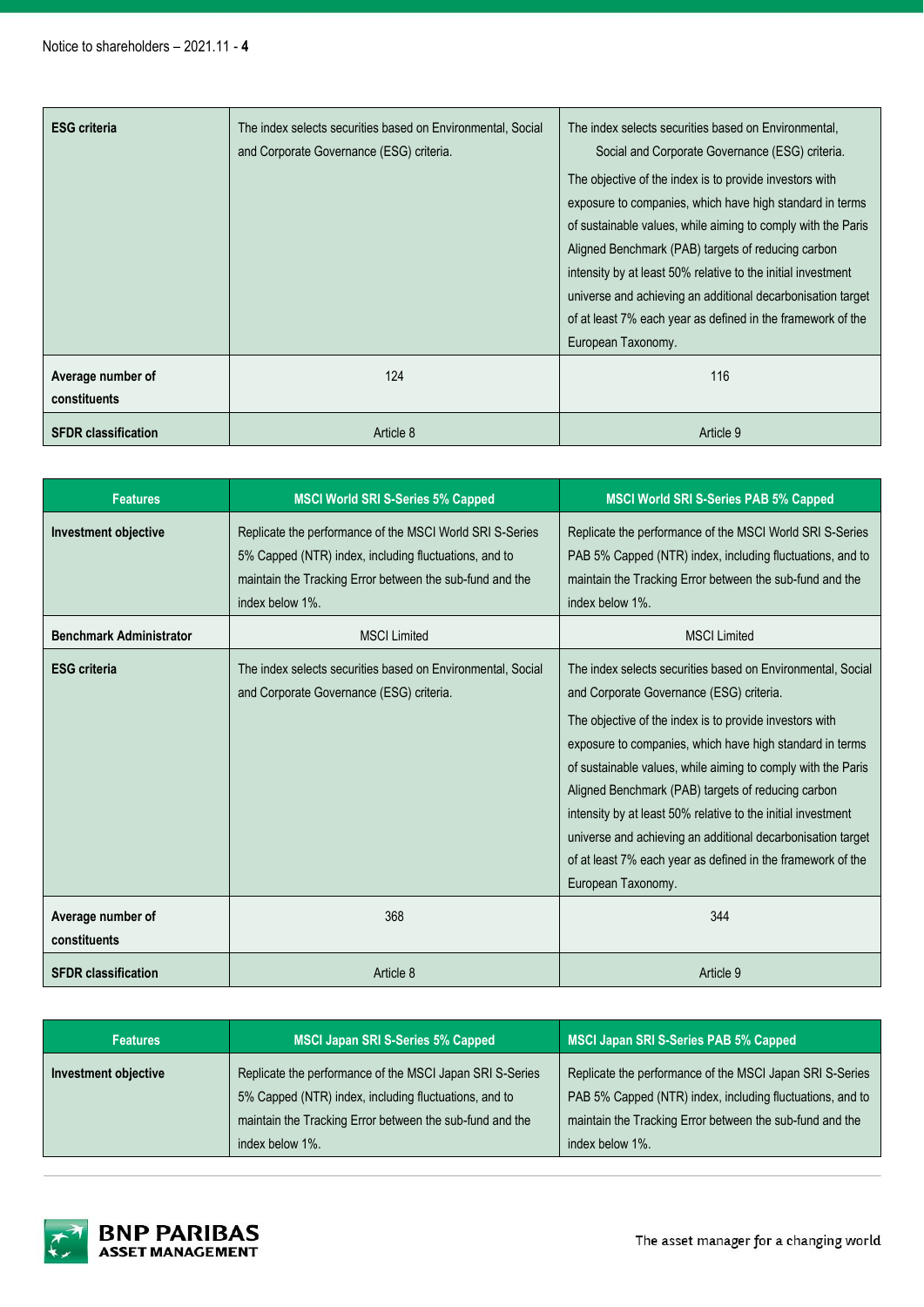| <b>Benchmark Administrator</b>    | <b>MSCI Limited</b>                                                                                     | <b>MSCI Limited</b>                                                                                                                                                                                                                                                                                                                                                                                                                                                                                                                                                      |
|-----------------------------------|---------------------------------------------------------------------------------------------------------|--------------------------------------------------------------------------------------------------------------------------------------------------------------------------------------------------------------------------------------------------------------------------------------------------------------------------------------------------------------------------------------------------------------------------------------------------------------------------------------------------------------------------------------------------------------------------|
| <b>ESG criteria</b>               | The index selects securities based on Environmental, Social<br>and Corporate Governance (ESG) criteria. | The index selects securities based on Environmental, Social<br>and Corporate Governance (ESG) criteria.<br>The objective of the index is to provide investors with<br>exposure to companies, which have high standard in terms<br>of sustainable values, while aiming to comply with the Paris<br>Aligned Benchmark (PAB) targets of reducing carbon<br>intensity by at least 50% relative to the initial investment<br>universe and achieving an additional decarbonisation target<br>of at least 7% each year as defined in the framework of the<br>European Taxonomy. |
| Average number of<br>constituents | 66                                                                                                      | 60                                                                                                                                                                                                                                                                                                                                                                                                                                                                                                                                                                       |
| <b>SFDR classification</b>        | Article 8                                                                                               | Article 9                                                                                                                                                                                                                                                                                                                                                                                                                                                                                                                                                                |

| <b>Features</b>                   | <b>MSCI Europe SRI S-Series 5% Capped</b>                                                                                                                                                         | <b>MSCI Europe SRI S-Series PAB 5% Capped</b>                                                                                                                                                                                                                                                                                                                                                                                                                                                                                                                            |
|-----------------------------------|---------------------------------------------------------------------------------------------------------------------------------------------------------------------------------------------------|--------------------------------------------------------------------------------------------------------------------------------------------------------------------------------------------------------------------------------------------------------------------------------------------------------------------------------------------------------------------------------------------------------------------------------------------------------------------------------------------------------------------------------------------------------------------------|
| <b>Investment objective</b>       | Replicate the performance of the MSCI Europe SRI S-Series<br>5% Capped (NTR) index, including fluctuations, and to<br>maintain the Tracking Error between the sub-fund and the<br>index below 1%. | Replicate the performance of the MSCI Europe SRI S-<br>Series PAB 5% Capped (NTR) index, including fluctuations,<br>and to maintain the Tracking Error between the sub-fund<br>and the index below 1%.                                                                                                                                                                                                                                                                                                                                                                   |
| <b>Benchmark Administrator</b>    | <b>MSCI Limited</b>                                                                                                                                                                               | <b>MSCI</b> Limited                                                                                                                                                                                                                                                                                                                                                                                                                                                                                                                                                      |
| <b>ESG criteria</b>               | The index selects securities based on Environmental, Social<br>and Corporate Governance (ESG) criteria.                                                                                           | The index selects securities based on Environmental, Social<br>and Corporate Governance (ESG) criteria.<br>The objective of the index is to provide investors with<br>exposure to companies, which have high standard in terms<br>of sustainable values, while aiming to comply with the Paris<br>Aligned Benchmark (PAB) targets of reducing carbon<br>intensity by at least 50% relative to the initial investment<br>universe and achieving an additional decarbonisation target<br>of at least 7% each year as defined in the framework of the<br>European Taxonomy. |
| Average number of<br>constituents | 115                                                                                                                                                                                               | 104                                                                                                                                                                                                                                                                                                                                                                                                                                                                                                                                                                      |
| <b>SFDR classification</b>        | Article 8                                                                                                                                                                                         | Article 9                                                                                                                                                                                                                                                                                                                                                                                                                                                                                                                                                                |

| <b>Features</b>      | <b>MSCI EMU SRI S-Series 5% Capped</b>                 | <b>MSCI EMU SRI S-Series PAB 5% Capped</b>                |
|----------------------|--------------------------------------------------------|-----------------------------------------------------------|
| Investment objective | Replicate the performance of the MSCI EMU SRI S-Series | Replicate the performance of the MSCI EMU SRI S-Series    |
|                      | 5% Capped (NTR) index, including fluctuations, and to  | PAB 5% Capped (NTR) index, including fluctuations, and to |

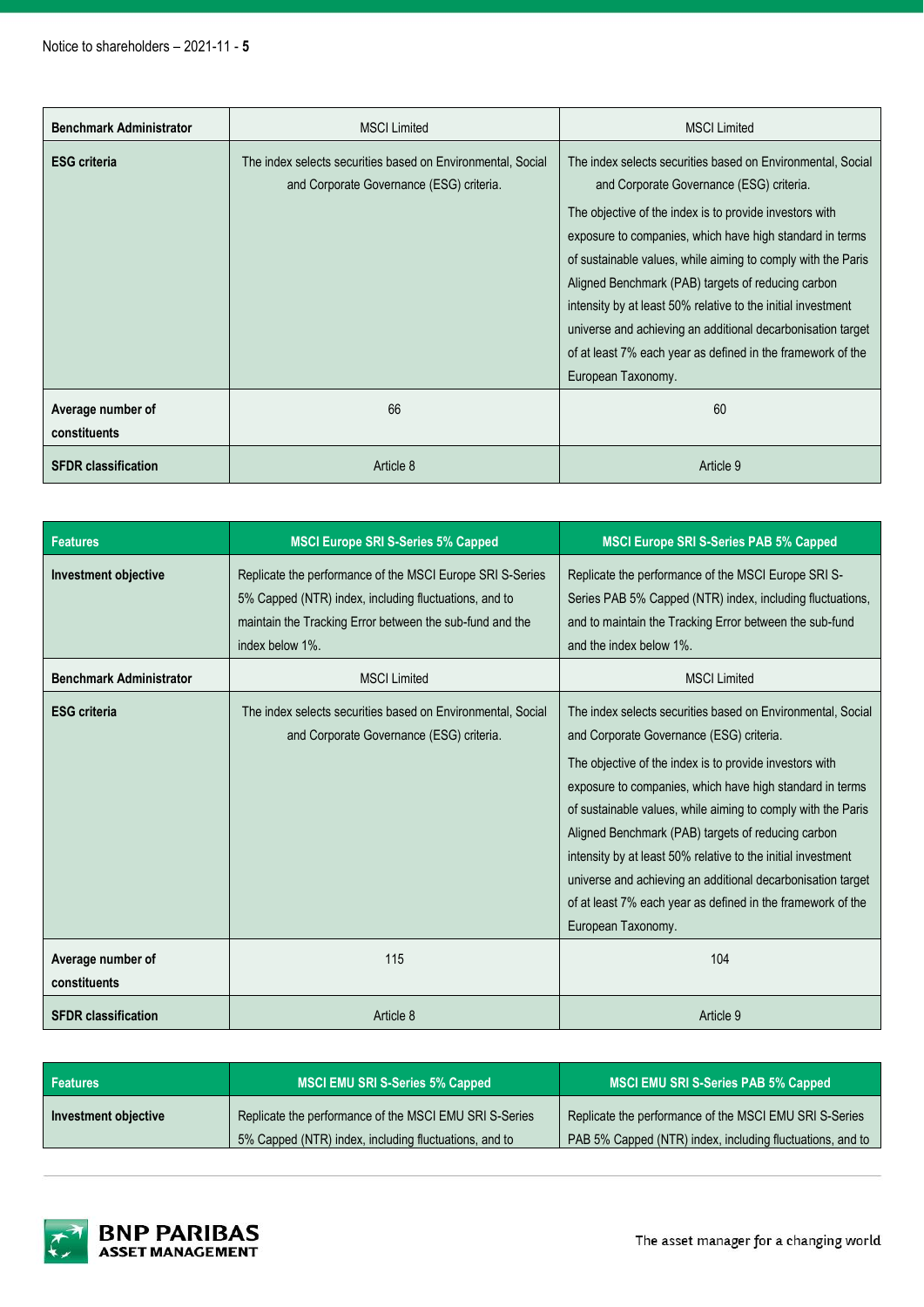|                                   | maintain the Tracking Error between the sub-fund and the<br>index below 1%.                             | maintain the Tracking Error between the sub-fund and the<br>index below 1%.                                                                                                                                                                                                                                                                                                                                                                                                                                                                                              |
|-----------------------------------|---------------------------------------------------------------------------------------------------------|--------------------------------------------------------------------------------------------------------------------------------------------------------------------------------------------------------------------------------------------------------------------------------------------------------------------------------------------------------------------------------------------------------------------------------------------------------------------------------------------------------------------------------------------------------------------------|
| <b>Benchmark Administrator</b>    | <b>MSCI Limited</b>                                                                                     | <b>MSCI Limited</b>                                                                                                                                                                                                                                                                                                                                                                                                                                                                                                                                                      |
| <b>ESG criteria</b>               | The index selects securities based on Environmental, Social<br>and Corporate Governance (ESG) criteria. | The index selects securities based on Environmental, Social<br>and Corporate Governance (ESG) criteria.<br>The objective of the index is to provide investors with<br>exposure to companies, which have high standard in terms<br>of sustainable values, while aiming to comply with the Paris<br>Aligned Benchmark (PAB) targets of reducing carbon<br>intensity by at least 50% relative to the initial investment<br>universe and achieving an additional decarbonisation target<br>of at least 7% each year as defined in the framework of the<br>European Taxonomy. |
| Average number of<br>constituents | 61                                                                                                      | 55                                                                                                                                                                                                                                                                                                                                                                                                                                                                                                                                                                       |
| <b>SFDR classification</b>        | Article 8                                                                                               | Article 9                                                                                                                                                                                                                                                                                                                                                                                                                                                                                                                                                                |

**Please note that these changes will have no significant financial impact on your investments.**

## *2. MSCI ex-CW indices*

In order to offer products including ESG criteria, please note that the **indices** of the MSCI ex-CW sub-funds (**except for the sub-fund "MSCI Europe ex UK ex-CW"**) will be **modified** to replace the "ex Controversial Weapons" feature by the "**ESG Filtered Min TE**" feature, as per the below table. Nevertheless, the Benchmark Administrator will remain the same, i.e. MSCI Limited.

These new indices integrate Environmental Social and Governance (ESG) factors by selecting issuers with better ESG scores and applying a positive screening and exclusion of controversial sectors. The objective of these new indices is to maximize exposure to positive sustainable values while minimizing the Tracking Error compared to the parent indices.

Therefore, as the targeted universe of investment is more specific, these sub-funds would be more suited for investors looking to integrate ESG criteria in their investments.

Additional information on the indices, their composition, calculation and rules for monitoring and periodic rebalancing, as well as information on the general methodology common to all MSCI indices, can be found at [www.msci.com.](http://www.msci.com/)

Consequently, the **sub-funds** will be renamed as follows, and categorized as **Article 8** under SFDR (as detailed in point 4 of this notice):

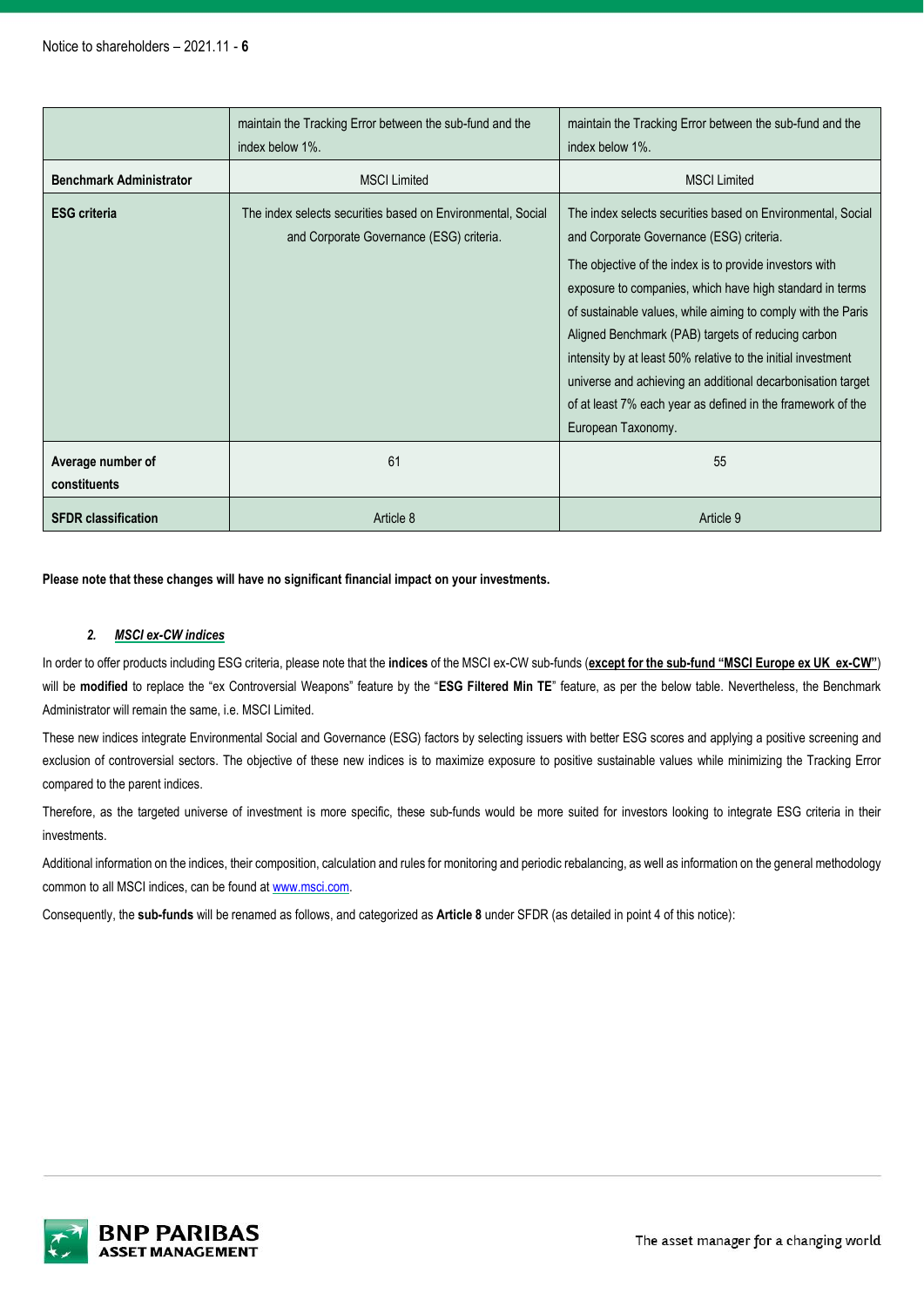| <b>Current Sub-fund's name</b>     | New sub-fund's name                       | <b>Current index name</b>                                  | New index name                                        |
|------------------------------------|-------------------------------------------|------------------------------------------------------------|-------------------------------------------------------|
| <b>MSCI Emerging Markets ex CW</b> | <b>MSCI Emerging ESG Filtered Min</b>     | <b>MSCI Emerging Markets ex</b>                            | <b>MSCI Emerging ESG Filtered Min</b>                 |
|                                    | TE                                        | Controversial Weapons (NTR) index                          | TE (NTR) index                                        |
| <b>MSCI Europe ex CW</b>           | <b>MSCI Europe ESG Filtered Min TE</b>    | <b>MSCI Europe ex Controversial</b><br>Weapons (NTR) index | <b>MSCI Europe ESG Filtered Min</b><br>TE (NTR) index |
| MSCI Japan ex CW                   | <b>MSCI Japan ESG Filtered Min TE</b>     | MSCI Japan ex Controversial<br>Weapons (NTR) index         | <b>MSCI Japan ESG Filtered Min TE</b><br>(NTR) index  |
| <b>MSCI North America ex CW</b>    | <b>MSCI North America ESG Filtered</b>    | <b>MSCI North America ex</b>                               | <b>MSCI North America ESG Filtered</b>                |
|                                    | Min TE                                    | Controversial Weapons (NTR) index                          | Min TE (NTR) index                                    |
| MSCI Pacific ex Japan ex CW        | <b>MSCI Pacific ex Japan ESG Filtered</b> | MSCI Pacific ex Japan ex                                   | <b>MSCI Pacific ex Japan ESG</b>                      |
|                                    | Min TE                                    | Controversial Weapons (NTR) index                          | Filtered Min TE (NTR) index                           |

In addition to the above, please find below the tables summarizing the similarities and differences between the current versions of the sub-funds and the new versions of the sub-funds:

| <b>Features</b>                   | <b>MSCI Europe ex CW</b>                                                                                                                                                                               | <b>MSCI Europe ESG Filtered Min TE</b>                                                                                                                                                                                                                                                         |
|-----------------------------------|--------------------------------------------------------------------------------------------------------------------------------------------------------------------------------------------------------|------------------------------------------------------------------------------------------------------------------------------------------------------------------------------------------------------------------------------------------------------------------------------------------------|
| <b>Investment objective</b>       | the performance of the MSCI Europe ex<br>Replicate<br>Controversial Weapons (NTR) index, including fluctuations,<br>and to maintain the Tracking Error between the sub-fund and<br>the index below 1%. | Replicate the performance of the MSCI Europe ESG<br>Filtered Min TE (NTR) index, including fluctuations, and to<br>maintain the Tracking Error between the sub-fund and the<br>index below 1%.                                                                                                 |
| <b>Benchmark Administrator</b>    | <b>MSCI Limited</b>                                                                                                                                                                                    | <b>MSCI Limited</b>                                                                                                                                                                                                                                                                            |
| <b>ESG</b> criteria               | None                                                                                                                                                                                                   | The index selects securities based on Environmental, Social<br>and Corporate Governance (ESG) criteria. The objective of<br>the new index is to maximize exposure to positive<br>sustainable values while minimizing the Tracking error<br>compared to the parent index the MSCI Europe Index. |
| Average number of<br>constituents | 442                                                                                                                                                                                                    | 344                                                                                                                                                                                                                                                                                            |
| <b>SFDR classification</b>        | Neither Article 8 nor Article 9                                                                                                                                                                        | Article 8                                                                                                                                                                                                                                                                                      |

| <b>Features</b>                | <b>MSCI Japan ex CW</b>                                                                                                                                                                                | <b>MSCI Japan ESG Filtered Min TE</b>                                                                                                                                                         |
|--------------------------------|--------------------------------------------------------------------------------------------------------------------------------------------------------------------------------------------------------|-----------------------------------------------------------------------------------------------------------------------------------------------------------------------------------------------|
| <b>Investment objective</b>    | Replicate the performance of the MSCI Japan ex Controversial<br>Weapons (NTR) index, including fluctuations, and to maintain<br>the Tracking Error between the sub-fund and the index below<br>$1\%$ . | Replicate the performance of the MSCI Japan ESG Filtered<br>Min TE (NTR) index, including fluctuations, and to maintain<br>the Tracking Error between the sub-fund and the index<br>below 1%. |
| <b>Benchmark Administrator</b> | <b>MSCI Limited</b>                                                                                                                                                                                    | <b>MSCI Limited</b>                                                                                                                                                                           |
| <b>ESG</b> criteria            | None                                                                                                                                                                                                   | The index selects securities based on Environmental,<br>Social and Corporate Governance (ESG) criteria. The                                                                                   |



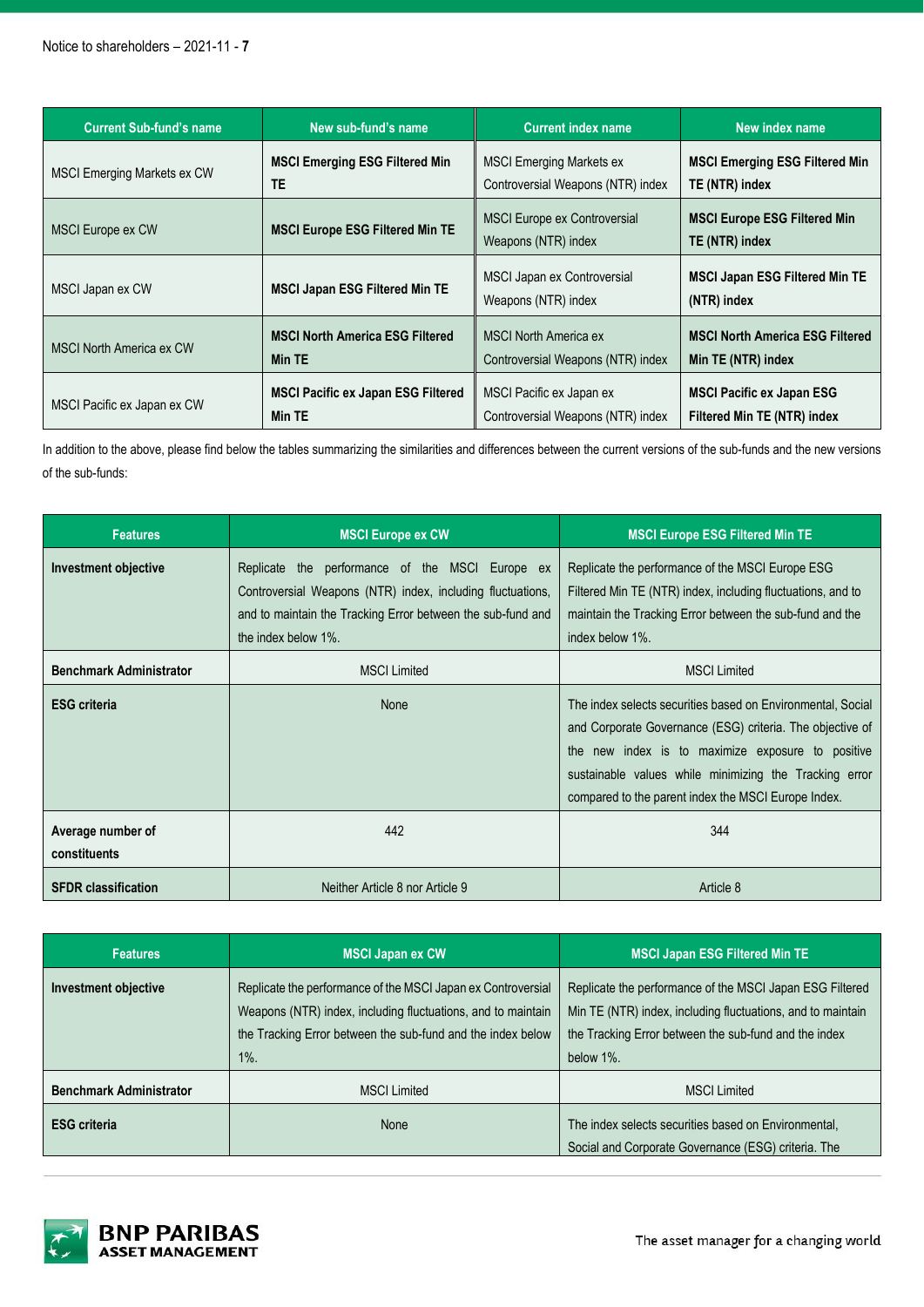|                                   |                                 | objective of the new index is to maximize exposure to<br>positive sustainable values while minimizing the Tracking<br>error compared to the parent index the MSCI Japan Index. |
|-----------------------------------|---------------------------------|--------------------------------------------------------------------------------------------------------------------------------------------------------------------------------|
| Average number of<br>constituents | 320                             | 247                                                                                                                                                                            |
| <b>SFDR classification</b>        | Neither Article 8 nor Article 9 | Article 8                                                                                                                                                                      |

| <b>Features</b>                                        | <b>MSCI Emerging Markets ex CW</b>                                                                                                                                                                                                   | <b>MSCI Emerging ESG Filtered Min TE</b>                                                                                                                                                                                                                                                                    |
|--------------------------------------------------------|--------------------------------------------------------------------------------------------------------------------------------------------------------------------------------------------------------------------------------------|-------------------------------------------------------------------------------------------------------------------------------------------------------------------------------------------------------------------------------------------------------------------------------------------------------------|
| Investment objective<br><b>Benchmark Administrator</b> | Replicate the performance of the MSCI Emerging Markets ex<br>Controversial Weapons (NTR) index, including fluctuations,<br>and to maintain the Tracking Error between the sub-fund and<br>the index below 1%.<br><b>MSCI Limited</b> | Replicate the performance of the MSCI Emerging ESG<br>Filtered Min TE (NTR) index, including fluctuations, and to<br>maintain the Tracking Error between the sub-fund and the<br>index below 1%.<br><b>MSCI Limited</b>                                                                                     |
| <b>ESG</b> criteria                                    | None                                                                                                                                                                                                                                 | The index selects securities based on Environmental,<br>Social and Corporate Governance (ESG) criteria. The<br>objective of the new index is to maximize exposure to<br>positive sustainable values while minimizing the Tracking<br>error compared to the parent index the MSCI Emerging<br>Markets Index. |
| Average number of<br>constituents                      | 1095                                                                                                                                                                                                                                 | 769                                                                                                                                                                                                                                                                                                         |
| <b>SFDR classification</b>                             | Neither Article 8 nor Article 9                                                                                                                                                                                                      | Article 8                                                                                                                                                                                                                                                                                                   |

| <b>Features</b>                   | <b>MSCI North America ex CW</b>                                                                                                                                                                            | <b>MSCI North America ESG Filtered Min TE</b>                                                                                                                                                                                                                                                            |
|-----------------------------------|------------------------------------------------------------------------------------------------------------------------------------------------------------------------------------------------------------|----------------------------------------------------------------------------------------------------------------------------------------------------------------------------------------------------------------------------------------------------------------------------------------------------------|
| <b>Investment objective</b>       | Replicate the performance of the MSCI North America ex<br>Controversial Weapons (NTR) index, including fluctuations,<br>and to maintain the Tracking Error between the sub-fund and<br>the index below 1%. | Replicate the performance of the MSCI North America ESG<br>Filtered Min TE (NTR) index, including fluctuations, and to<br>maintain the Tracking Error between the sub-fund and the<br>index below 1%.                                                                                                    |
| <b>Benchmark Administrator</b>    | <b>MSCI Limited</b>                                                                                                                                                                                        | <b>MSCI Limited</b>                                                                                                                                                                                                                                                                                      |
| <b>ESG criteria</b>               | <b>None</b>                                                                                                                                                                                                | The index selects securities based on Environmental.<br>Social and Corporate Governance (ESG) criteria. The<br>objective of the new index is to maximize exposure to<br>positive sustainable values while minimizing the Tracking<br>error compared to the parent index the MSCI North America<br>Index. |
| Average number of<br>constituents | 718                                                                                                                                                                                                        | 513                                                                                                                                                                                                                                                                                                      |

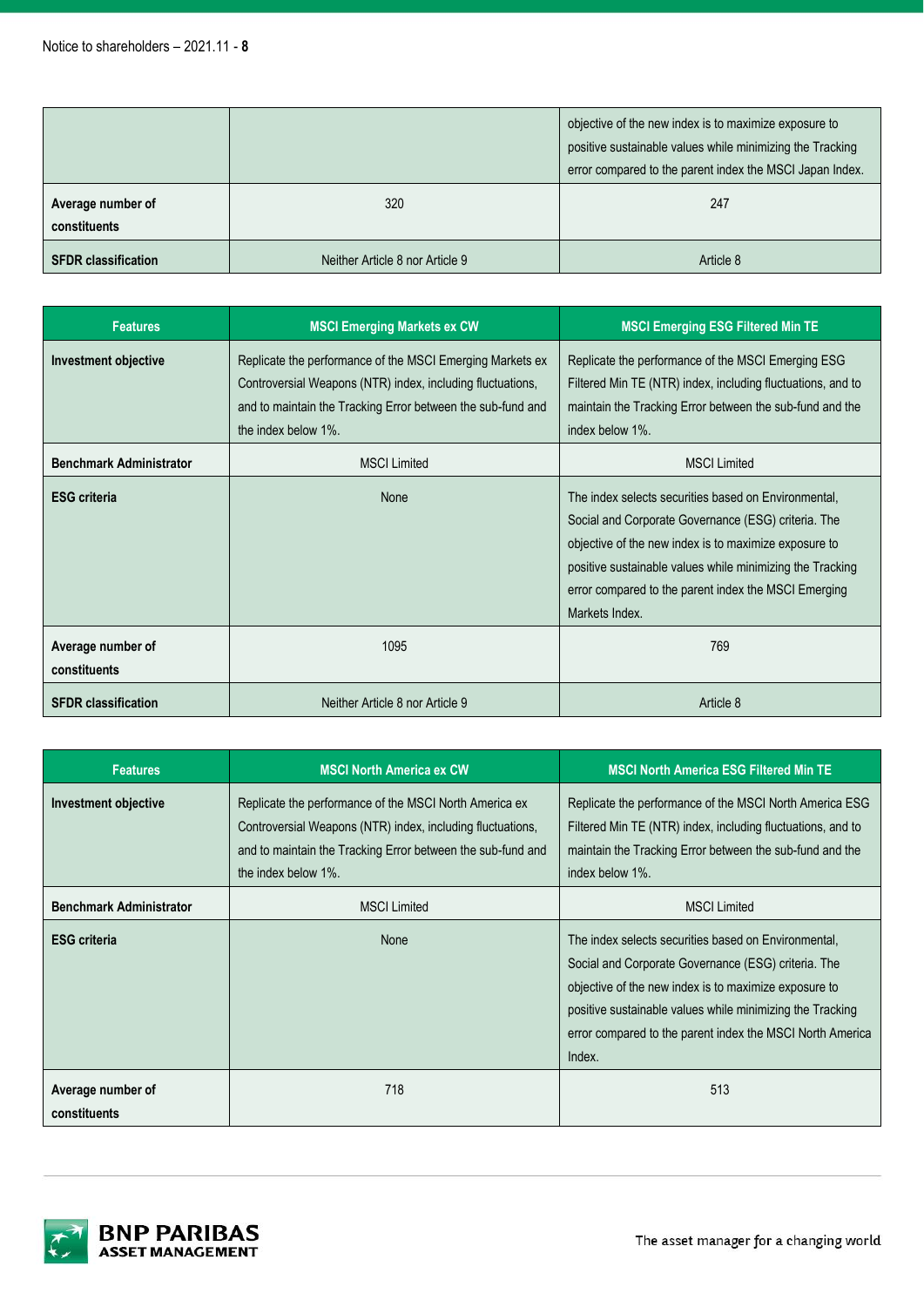| <b>SFDR classification</b>        | Neither Article 8 nor Article 9                                                                                                                                                                               | Article 8                                                                                                                                                                                                                                                                                                   |
|-----------------------------------|---------------------------------------------------------------------------------------------------------------------------------------------------------------------------------------------------------------|-------------------------------------------------------------------------------------------------------------------------------------------------------------------------------------------------------------------------------------------------------------------------------------------------------------|
|                                   |                                                                                                                                                                                                               |                                                                                                                                                                                                                                                                                                             |
| <b>Features</b>                   | <b>MSCI Pacific ex Japan ex CW</b>                                                                                                                                                                            | <b>MSCI Pacific ex Japan ESG Filtered Min TE</b>                                                                                                                                                                                                                                                            |
| Investment objective              | Replicate the performance of the MSCI Pacific ex Japan ex<br>Controversial Weapons (NTR) index, including fluctuations,<br>and to maintain the Tracking Error between the sub-fund and<br>the index below 1%. | Replicate the performance of the MSCI Pacific ex Japan<br>ESG Filtered Min TE (NTR) index, including fluctuations,<br>and to maintain the Tracking Error between the sub-fund<br>and the index below 1%.                                                                                                    |
| <b>Benchmark Administrator</b>    | <b>MSCI Limited</b>                                                                                                                                                                                           | <b>MSCI Limited</b>                                                                                                                                                                                                                                                                                         |
| <b>ESG</b> criteria               | None                                                                                                                                                                                                          | The index selects securities based on Environmental.<br>Social and Corporate Governance (ESG) criteria. The<br>objective of the new index is to maximize exposure to<br>positive sustainable values while minimizing the Tracking<br>error compared to the parent index the MSCI Pacific ex<br>Japan Index. |
| Average number of<br>constituents | 145                                                                                                                                                                                                           | 104                                                                                                                                                                                                                                                                                                         |
| <b>SFDR classification</b>        | Neither Article 8 nor Article 9                                                                                                                                                                               | Article 8                                                                                                                                                                                                                                                                                                   |

**Please note that these changes will have no significant financial impact on your investment.**

#### *3. BNP Paribas indices*

In order to offer products including ESG criteria, please note that the BNP Paribas **indices** will be **modified** as per the below table. Nevertheless, the Benchmark Administrator will remain the same, i.e. BNP Paribas S.A.

These new indices integrate Environmental Social and Governance (ESG) factors by selecting issuers with better ESG scores and applying a positive screening and exclusion of controversial sectors.

Therefore, as the targeted universe of investment is more specific, these sub-funds would be more suited for investors looking to integrate ESG criteria in their investments.

Additional information on the indices, their composition, calculation and rules for monitoring and periodic rebalancing, as well as information on the general methodology common to all BNP Paribas indices, can be found at [https://indx.bnpparibas.com.](https://indx.bnpparibas.com/)

Consequently, the **sub-funds** will be renamed as follows, and categorized as **Article 8** under SFDR (as detailed in point 4 of this notice):

| <b>Current Sub-fund's name</b> | New sub-fund's name        | <b>Current index name</b>                                     | New index name                                              |
|--------------------------------|----------------------------|---------------------------------------------------------------|-------------------------------------------------------------|
| <b>Equity Dividend Europe</b>  | <b>ESG Dividend Europe</b> | <b>BNP Paribas High Dividend Europe</b><br>Equity (NTR) Index | <b>BNP Paribas High Dividend</b><br>Europe ESG (NTR) Index  |
| Equity Low Vol Europe          | <b>ESG Low Vol Europe</b>  | <b>BNP Paribas Equity Low Vol Europe</b><br>(NTR) index       | <b>BNP Paribas Low Vol Europe</b><br><b>ESG (NTR) Index</b> |
| Equity Low Vol US              | <b>ESG Low Vol US</b>      | BNP Paribas Equity Low Vol US<br>(NTR) index                  | <b>BNP Paribas Low Vol US ESG</b><br>(NTR) Index            |



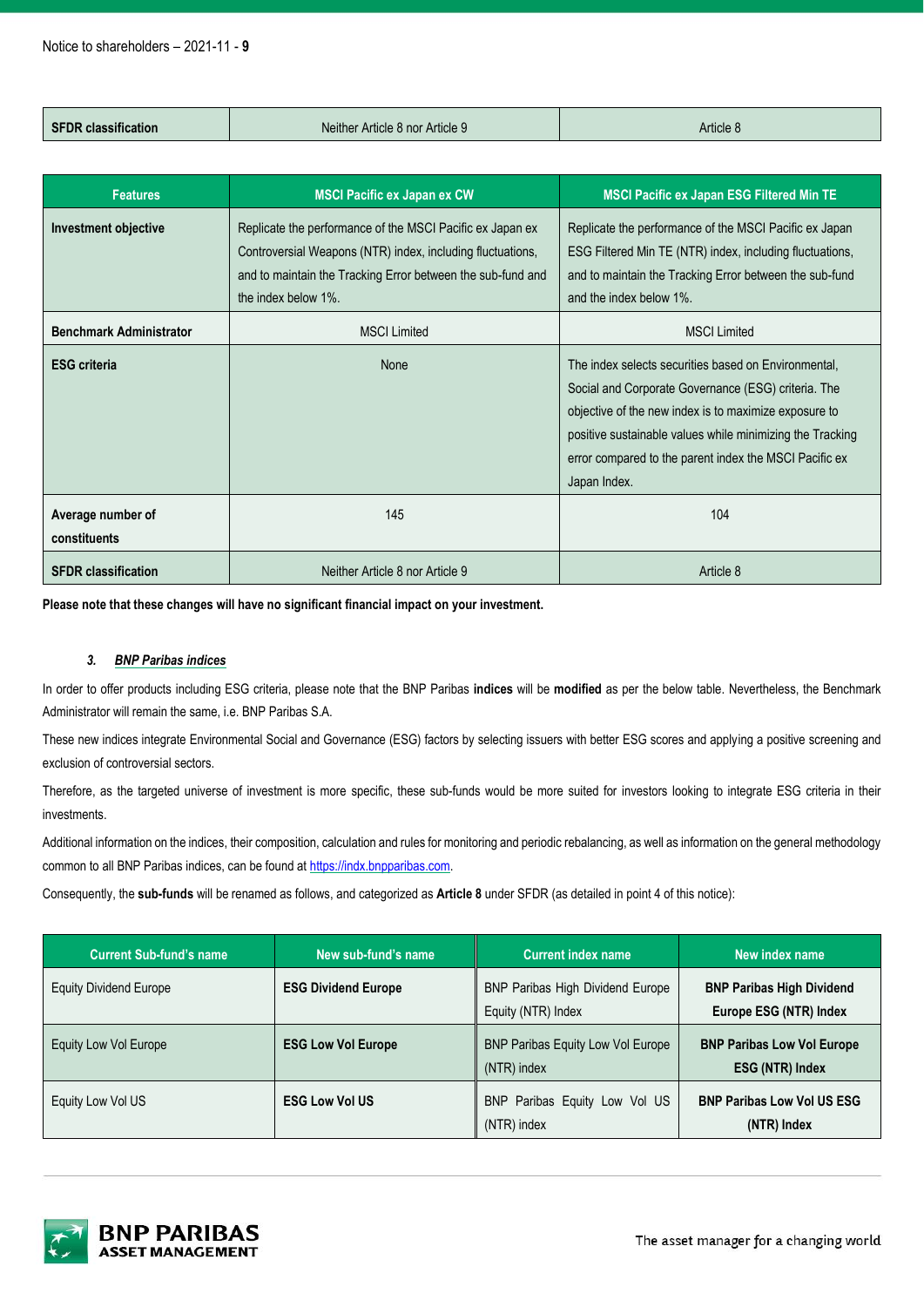| <b>Equity Momentum Europe</b> | <b>ESG Momentum Europe</b> | <b>BNP</b><br>Paribas Equity<br>Momentum<br>Europe (NTR) index | <b>BNP Paribas Momentum Europe</b><br><b>ESG (NTR) Index</b> |
|-------------------------------|----------------------------|----------------------------------------------------------------|--------------------------------------------------------------|
| <b>Equity Quality Europe</b>  | <b>ESG Quality Europe</b>  | <b>BNP Paribas Equity Quality Europe</b><br>(NTR) index        | <b>BNP Paribas Quality Europe ESG</b><br>(NTR) Index         |
| <b>Equity Value Europe</b>    | <b>ESG Value Europe</b>    | BNP Paribas Equity Value Europe<br>(NTR) index                 | <b>BNP Paribas Value Europe ESG</b><br>(NTR) Index           |

In addition, you will find below a table summarizing the similarities and differences between the current version of the sub-funds and the new version of the sub-funds:

| <b>Features</b>                   | <b>Equity Dividend Europe</b>                                                                                                                                                                                                    | <b>ESG Dividend Europe</b>                                                                                                                                                                                                                                                                                                                                                                                                                                                               |
|-----------------------------------|----------------------------------------------------------------------------------------------------------------------------------------------------------------------------------------------------------------------------------|------------------------------------------------------------------------------------------------------------------------------------------------------------------------------------------------------------------------------------------------------------------------------------------------------------------------------------------------------------------------------------------------------------------------------------------------------------------------------------------|
| <b>Investment objective</b>       | Replicate the performance of the BNP Paribas High Dividend<br>Europe Equity NTR index (Bloomberg: BNPIHEUN Index),<br>including fluctuations, and to maintain the Tracking Error<br>between the sub-fund and the index below 1%. | Replicate the performance of the BNP Paribas High<br>Dividend Europe ESG (NTR) index (Bloomberg:<br>BNPIFEDE Index), including fluctuations, and to maintain<br>the Tracking Error between the sub-fund and the index<br>below 1%.                                                                                                                                                                                                                                                       |
| <b>Benchmark Administrator</b>    | <b>BNP Paribas</b>                                                                                                                                                                                                               | <b>BNP Paribas</b>                                                                                                                                                                                                                                                                                                                                                                                                                                                                       |
| <b>ESG</b> criteria               | <b>None</b>                                                                                                                                                                                                                      | The index selects European Equities on the basis of criteria<br>designed to assess stock's dividend growth potential,<br>dividend stability and credit worthiness, while taking into<br>account an Environmental, Social and Governance (ESG)<br>scoring and carbon footprint data.<br>The index therefore selects companies closely linked to<br>Dividend criteria with the consideration of ESG rating<br>(reduction of carbon emission, human capital, corporate<br>governance etc.). |
| Average number of<br>constituents | 68                                                                                                                                                                                                                               | 65                                                                                                                                                                                                                                                                                                                                                                                                                                                                                       |
| <b>SFDR</b> classification        | Neither Article 8 nor Article 9                                                                                                                                                                                                  | Article 8                                                                                                                                                                                                                                                                                                                                                                                                                                                                                |

| <b>Features</b>                | <b>Equity Low Vol Europe</b>                                                                                                                                                                                              | <b>ESG Low Vol Europe</b>                                                                                                                                                                                                 |
|--------------------------------|---------------------------------------------------------------------------------------------------------------------------------------------------------------------------------------------------------------------------|---------------------------------------------------------------------------------------------------------------------------------------------------------------------------------------------------------------------------|
| <b>Investment objective</b>    | Replicate the performance of the BNP Paribas Equity Low<br>Vol Europe TR index (Bloomberg: BNPIFLVE index),<br>including fluctuations, and to maintain the Tracking Error<br>between the sub-fund and the index below 1%. | Replicate the performance of the BNP Paribas Low Vol<br>Europe ESG (NTR) index (Bloomberg: BNPIFELE index),<br>including fluctuations, and to maintain the Tracking Error<br>between the sub-fund and the index below 1%. |
| <b>Benchmark Administrator</b> | <b>BNP Paribas</b>                                                                                                                                                                                                        | <b>BNP Paribas</b>                                                                                                                                                                                                        |
| <b>ESG criteria</b>            | <b>None</b>                                                                                                                                                                                                               | The index is composed of European equities whose<br>historical volatility is low, while taking into account an<br>Environmental, Social and Governance (ESG) scoring and<br>carbon footprint data.                        |

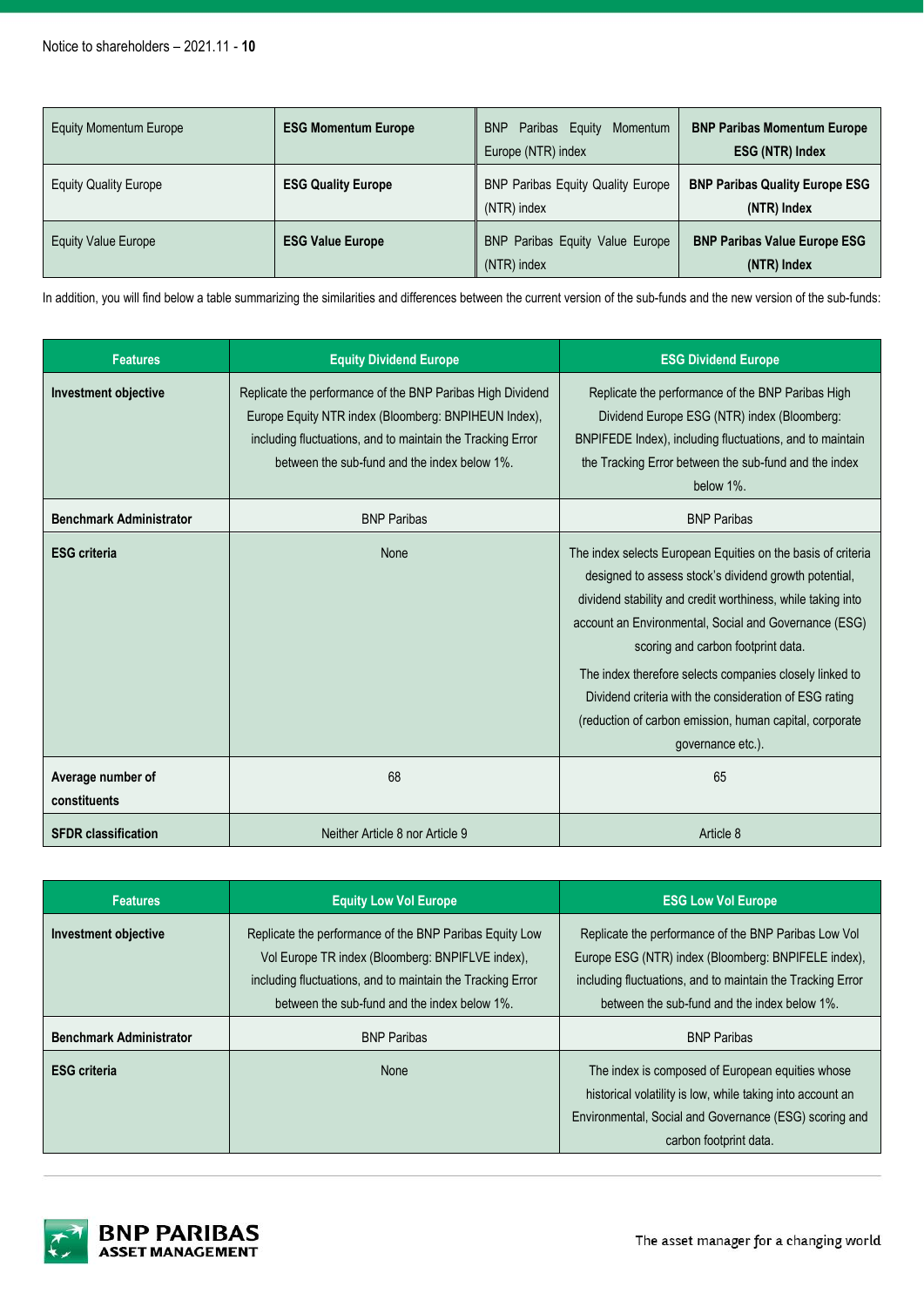|                                   |                                 | The index therefore selects companies closely linked to<br>Low Volatility criteria with the consideration of ESG rating<br>(reduction of carbon emission, human capital, corporate<br>governance etc.). |
|-----------------------------------|---------------------------------|---------------------------------------------------------------------------------------------------------------------------------------------------------------------------------------------------------|
| Average number of<br>constituents | 62                              | 59                                                                                                                                                                                                      |
| <b>SFDR classification</b>        | Neither Article 8 nor Article 9 | Article 8                                                                                                                                                                                               |

| <b>Features</b>                   | <b>Equity Low Vol US</b>                                                                                                                                                                                                                                                                              | <b>ESG Low Vol US</b>                                                                                                                                                                                                                                                                                                                                                                             |
|-----------------------------------|-------------------------------------------------------------------------------------------------------------------------------------------------------------------------------------------------------------------------------------------------------------------------------------------------------|---------------------------------------------------------------------------------------------------------------------------------------------------------------------------------------------------------------------------------------------------------------------------------------------------------------------------------------------------------------------------------------------------|
| Investment objective              | Replicate the performance of the BNP Paribas Equity Low<br>Vol US TR index (Bloomberg: BNPIFLVU index), published in<br>USD and converted in EUR (at the WM/Reuters 4 p.m.<br>London time), including fluctuations, and to maintain the<br>Tracking Error between the subfund and the index below 1%. | Replicate the performance of the BNP Paribas Low Vol US<br>ESG (NTR) index (Bloomberg: BNPIFELU index), published<br>in USD and converted in EUR (at the WM/Reuters 4 p.m.<br>London time), including fluctuations, and to maintain the<br>Tracking Error between the sub-fund and the index below<br>$1\%$ .                                                                                     |
| <b>Benchmark Administrator</b>    | <b>BNP Paribas</b>                                                                                                                                                                                                                                                                                    | <b>BNP Paribas</b>                                                                                                                                                                                                                                                                                                                                                                                |
| <b>ESG</b> criteria               | None                                                                                                                                                                                                                                                                                                  | The index is composed of equities whose historical volatility<br>is low, while taking into account an Environmental, Social<br>and Governance (ESG) scoring and carbon footprint data.<br>The index therefore selects companies closely linked to<br>Low Volatility criteria with the consideration of ESG rating<br>(reduction of carbon emission, human capital, corporate<br>governance etc.). |
| Average number of<br>constituents | 61                                                                                                                                                                                                                                                                                                    | 68                                                                                                                                                                                                                                                                                                                                                                                                |
| <b>SFDR</b> classification        | Neither Article 8 nor Article 9                                                                                                                                                                                                                                                                       | Article 8                                                                                                                                                                                                                                                                                                                                                                                         |

| <b>Features</b>                | <b>Equity Momentum Europe</b>                                                                               | <b>ESG Momentum Europe</b>                                                                                   |
|--------------------------------|-------------------------------------------------------------------------------------------------------------|--------------------------------------------------------------------------------------------------------------|
| <b>Investment objective</b>    | Replicate the performance of the BNP Paribas Equity<br>Momentum Europe TR index (Bloomberg: BNPIFME index), | Replicate the performance of the BNP Paribas Momentum<br>Europe ESG (NTR) index (Bloomberg: BNPIFEME index), |
|                                | including fluctuations, and to maintain the Tracking Error                                                  | including fluctuations, and to maintain the Tracking Error                                                   |
|                                | between the sub-fund and the index below 1%                                                                 | between the sub-fund and the index below 1%.                                                                 |
| <b>Benchmark Administrator</b> | <b>BNP Paribas</b>                                                                                          | <b>BNP Paribas</b>                                                                                           |
| <b>ESG criteria</b>            | <b>None</b>                                                                                                 | The index is composed of European equities whose                                                             |
|                                |                                                                                                             | financial statements indicate strong Momentum based on                                                       |
|                                |                                                                                                             | fundamental data and an optimization methodology                                                             |
|                                |                                                                                                             | designed to capture the performance generated by the                                                         |
|                                |                                                                                                             | Momentum factor, while taking into account an                                                                |
|                                |                                                                                                             | Environmental, Social and Governance (ESG) scoring and                                                       |

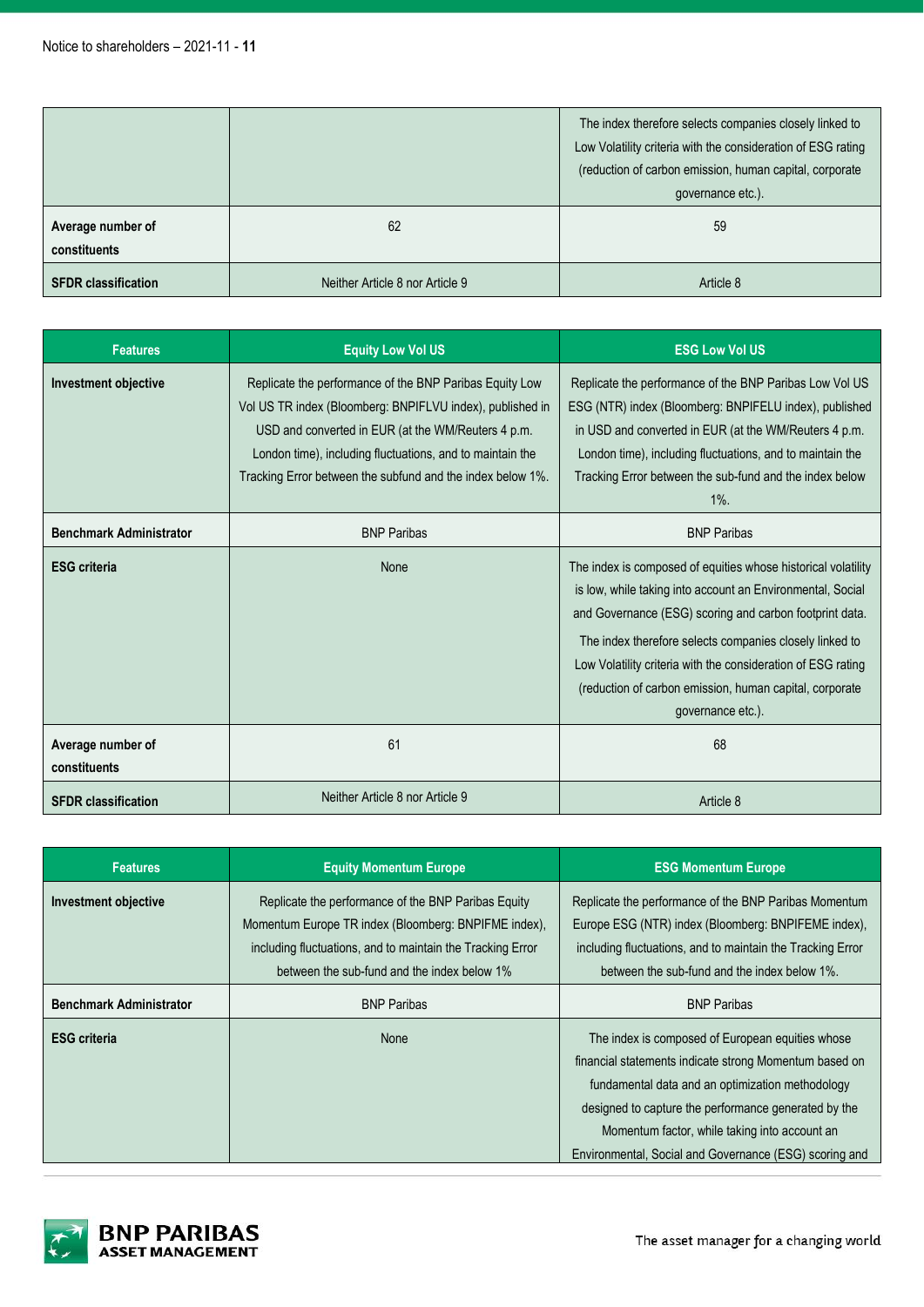|                                   |                                 | carbon footprint data. The index therefore selects<br>companies closely linked to Momentum criteria with the<br>consideration of ESG rating (reduction of carbon emission,<br>human capital, corporate governance etc.). |  |
|-----------------------------------|---------------------------------|--------------------------------------------------------------------------------------------------------------------------------------------------------------------------------------------------------------------------|--|
| Average number of<br>constituents | 77                              | 80                                                                                                                                                                                                                       |  |
| <b>SFDR classification</b>        | Neither Article 8 nor Article 9 | Article 8                                                                                                                                                                                                                |  |

| <b>Features</b>                   | <b>Equity Quality Europe</b>                                                                                                                                                                                             | <b>ESG Quality Europe</b>                                                                                                                                                                                                                                                                                                                                                                                                                         |
|-----------------------------------|--------------------------------------------------------------------------------------------------------------------------------------------------------------------------------------------------------------------------|---------------------------------------------------------------------------------------------------------------------------------------------------------------------------------------------------------------------------------------------------------------------------------------------------------------------------------------------------------------------------------------------------------------------------------------------------|
| Investment objective              | Replicate the performance of the BNP Paribas Equity Quality<br>Europe TR index (Bloomberg: BNPIFQE index), including<br>fluctuations, and to maintain the Tracking Error between the<br>sub-fund and the index below 1%. | Replicate the performance of the BNP Paribas Quality<br>Europe ESG (NTR) index (Bloomberg: BNPIFEQE index),<br>including fluctuations, and to maintain the Tracking Error<br>between the sub-fund and the index below 1%.                                                                                                                                                                                                                         |
| <b>Benchmark Administrator</b>    | <b>BNP Paribas</b>                                                                                                                                                                                                       | <b>BNP Paribas</b>                                                                                                                                                                                                                                                                                                                                                                                                                                |
| <b>ESG criteria</b>               | <b>None</b>                                                                                                                                                                                                              | The index is composed of European equities selected on<br>the basis of profitable business models and good financial<br>health, while taking into account an Environmental, Social<br>and Governance (ESG) scoring and carbon footprint data.<br>The index therefore selects companies closely linked to<br>Quality criteria with the consideration of ESG rating<br>(reduction of carbon emission, human capital, corporate<br>governance etc.). |
| Average number of<br>constituents | 76                                                                                                                                                                                                                       | 62                                                                                                                                                                                                                                                                                                                                                                                                                                                |
| <b>SFDR</b> classification        | Neither Article 8 nor Article 9                                                                                                                                                                                          | Article 8                                                                                                                                                                                                                                                                                                                                                                                                                                         |

| <b>Features</b>                | <b>Equity Value Europe</b>                                   | <b>ESG Value Europe</b>                                    |
|--------------------------------|--------------------------------------------------------------|------------------------------------------------------------|
| <b>Investment objective</b>    | Replicate the performance of the BNP Paribas Equity Value    | Replicate the performance of the BNP Paribas Value         |
|                                | Europe TR index (Bloomberg: BNPIFVE index), including        | Europe ESG (NTR) index (Bloomberg: BNPIFEVE index),        |
|                                | fluctuations, and to maintain the Tracking Error between the | including fluctuations, and to maintain the Tracking Error |
|                                | sub-fund and the index below 1%.                             | between the sub-fund and the index below 1%.               |
| <b>Benchmark Administrator</b> | <b>BNP Paribas</b>                                           | <b>BNP Paribas</b>                                         |
| <b>ESG</b> criteria            | <b>None</b>                                                  | The index is composed of European equities based on        |
|                                |                                                              | financial and academic research that explores fundamental  |
|                                |                                                              | undervalued companies, while taking into account an        |
|                                |                                                              | Environmental, Social and Governance (ESG) scoring and     |
|                                |                                                              | carbon footprint data. The index therefore selects         |
|                                |                                                              | companies closely linked to Value criteria with the        |

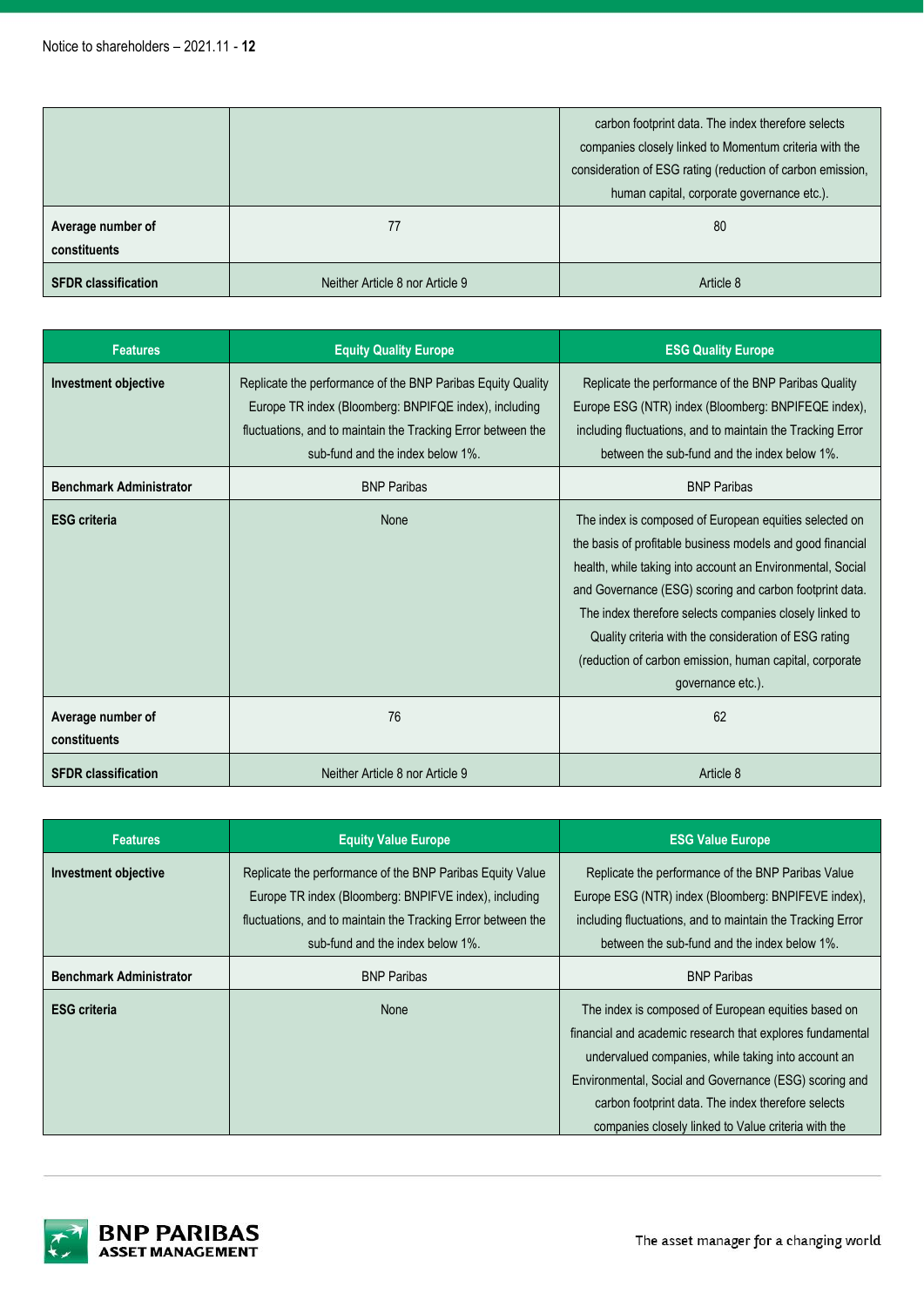|                                   |                                 | consideration of ESG rating (reduction of carbon emission,<br>human capital, corporate governance etc.). |
|-----------------------------------|---------------------------------|----------------------------------------------------------------------------------------------------------|
| Average number of<br>constituents | 71                              | 71                                                                                                       |
| <b>SFDR classification</b>        | Neither Article 8 nor Article 9 | Article 8                                                                                                |

**Please note that these changes will have no significant financial impact on your investment.**

# *4. SFDR Classification:*

Please note the following changes regarding SFDR categorization for the sub-funds listed below:

| <b>Name of the Sub-Fund</b>                                                                                           | <b>Current SFDR classification</b> | <b>New SFDR classification</b> |
|-----------------------------------------------------------------------------------------------------------------------|------------------------------------|--------------------------------|
| <b>ECPI Circular Economy Leaders</b>                                                                                  | Article 8                          | Article 9                      |
| ECPI Global ESG Blue Economy                                                                                          | Article 8                          | Article 9                      |
| MSCI Emerging SRI S-Series 5% Capped (to be renamed<br>MSCI Emerging SRI S-Series PAB 5% Capped)                      | Article 8                          | Article 9                      |
| MSCI EMU SRI S-Series 5% Capped (to be renamed<br>MSCI EMU SRI S-Series PAB 5% Capped)                                | Article 8                          | Article 9                      |
| MSCI Europe Small Caps SRI S-Series 5% Capped (to be<br>renamed MSCI Europe Small Caps SRI S-Series PAB 5%<br>Capped) | Article 8                          | Article 9                      |
| MSCI Europe SRI S-Series 5% Capped (to be renamed<br>MSCI Europe SRI S-Series PAB 5% Capped)                          | Article 8                          | Article 9                      |
| MSCI Japan SRI S-Series 5% Capped (to be renamed<br>MSCI Japan SRI S-Series PAB 5% Capped)                            | Article 8                          | Article 9                      |
| MSCI USA SRI S-Series 5% Capped (to be renamed<br>MSCI USA SRI S-Series PAB 5% Capped)                                | Article 8                          | Article 9                      |
| MSCI World SRI S-Series 5% Capped (to be renamed<br>MSCI World SRI S-Series PAB 5% Capped)                            | Article 8                          | Article 9                      |
| Equity Dividend Europe (to be renamed ESG Dividend<br>Europe)                                                         | None                               | Article 8                      |
| Equity Low Vol Europe (to be renamed ESG Low Vol<br>Europe)                                                           | None                               | Article 8                      |
| Equity Low Vol US (to be renamed ESG Low Vol US)                                                                      | None                               | Article 8                      |
| Equity Momentum Europe (to be renamed ESG<br>Momentum Europe)                                                         | None                               | Article 8                      |